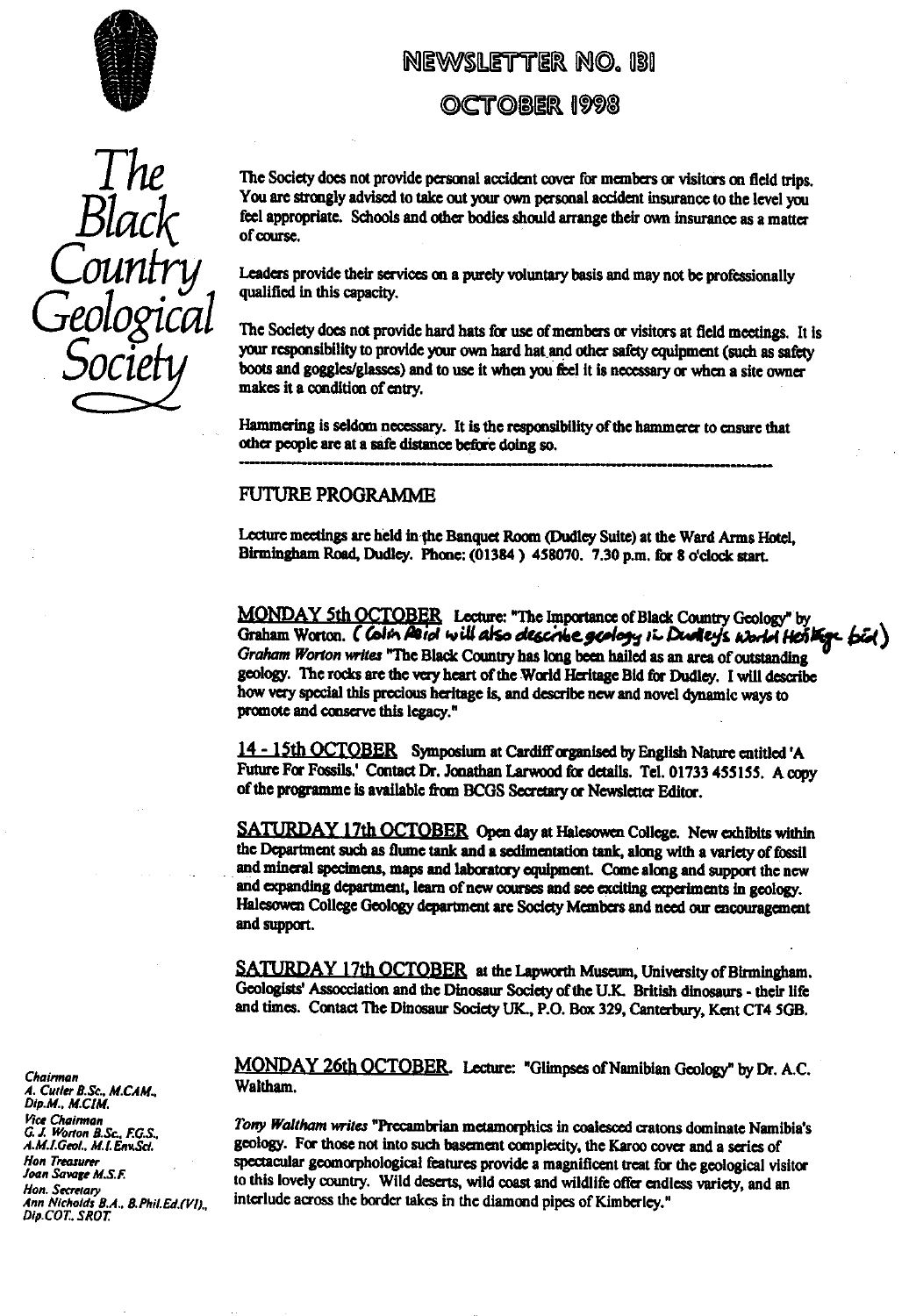DR. TONY WALTHAM is a senior lecturer in engineering geology in the Civil Engineering Department of Nottingham Trent University. Research interests in karst and ground subsidence are frequently allowed to give way to the sheer joy of seeing new paces around the world, and chasing new sites for Geologists' Association tours is a major pastime.

\_MONDAY 9th NOVEMBER. Lecture: "The Miravelles Geothermal System, Costa Rica". By Dr. C.A. Rochelle (British Geological Survey, Nottingham).

Dr. Rochelle is Senior Scientist within the Fluid Processes and Waste Management Group of the Geological Survey. He began studying the Miravalles Geothermal system as part of his PH.D., jointly based at Leeds University and the Geological Survey. The Miravalles Volcano lies in N.W. Costa Rica in the centre of an interoceanic volcanic island arc (the Isthmus of Panama) between the Pacific Ocean and the Caribbean Sea. The geothermal system lies within lava and tuff deposits infilling a collapsed crater. Today **It** produces **about** 10 % of Costa Rica's electricity and Dr. Rochelle will tell us how researchers establish the thermal evolution of the system and assess the prospects for electricity production in the future.

**MONDAY** 30th NOVEMBER Lecture on mineralogy by Spencer Mather (Society Member).

Garnets are one of the principal gemstones and are composed of isomorphous silicates, all with the same crystal structure, all built up as isotetrahedra, with varying amounts of iron, aluminium, chrome, calcium, magnesium, manganese and some rare earths. They are found in a variety of different geological environments and this is an important aid to their identification. They are used in the manufacture of high quality sandpaper as well as in jewellery.

Spencer Mather is a Society member and has previously talked to the society about minerals in Norway. He is writing a book on garnets. He will bring about forty garnet specimens with him. Some will be **for** sale: proceeds to BCGS.

MONDAY\_ **25** JANUARY 1999 Lecture: Dr. Paul Smith. This is the lecture unavoidably cancelled on 19th January this year. "Hunting the Snark - the geology of the northernmost Caledonides."

*Dr. Paul* Smith *writes:* "Calcdanides are the remains of huge mountains thrown up during the Caledonian progeny, around 400m years ago at the end of the Silurian. At that time, due to plate movements, Scotland, Greenland and Norway were close together so that the Caledonide belt after leaving the Scottish mainland passes across Shetland and continues up the Atlantic coasts of Norway and Greenland. Until recently the Greenland Caledonides were poorly understood - a direct consequence of their remoteness, difficulty of access and the mountainous, ice-covered terrain.

The northernmost part of the Grrenland Caledonides lies at 81 deg North before disappearing into the Arctic Ocean, and the talk will compare the geology of this remote area with the more familiar geology of north-west Scotland. The area **Is** pa**rt** of the world's largest national park and the nature of the fauna and (limited) flora will be examined, together with the logistics of working in one of the world's remote areas."

Dr. Paul Smith is Curator of the Lapworth Geology Museum at Birmingham University and is also on the Academic Staff of the School of Earth Sciences. His special interests are **the** Geology of Norhern Greenland and the Development of Fish In Palaeozoic times; he lectured to the Society an this last subject in 1995, so now he will speak to **us** about his researches-in-Greenland. He is a good friend of this Society-and is one of our own members.

MQNDAY 8th MARCH 1999 7.45 p.m. ANNUAL GENERAL MEETING.

Followed at 8pm (approx.) by a lecture: "The Failed Sellafield Deep Nuclear Waste Repository Project." by Colin V. Knipe, B.Sc., C. Eng, C. Geol, **Ml** Min.E . M1MM, F.G.S., Senior Partner, Johnson, Poole and Bloomer, Land Consultants.

Colin Knipe was appointed by the Department of the Environment to be the Technical Assessor to assist the **Inspector** and Assistant Inspector at a planning inquiry into the refusal by Cumbria County Council to permit U.K. Nirex, the national nuclear waste disposal executive, to construct a deep underground exploratory mine in the Borrowdale Volcanics at Sellafield. This "Rock Characterisation Facility" was intended to be a large scale test bed for the construction and hydro-geological modelling of a deep nuclear waste repository. The 66-day enquiry heard evidence on an amazing array of geological and other scien **ti**fic research relating to **the** site and its suitability over a time scale of millions of years to host a waste repository. On the s**tr**ength of the Inspcc toes and Coffin's **reports** the Secreta**ry** of State, John Gummer, rejected the scheme in March 1997 **throwing** the whole future of U.K. nuclear waste disposal into turmoil.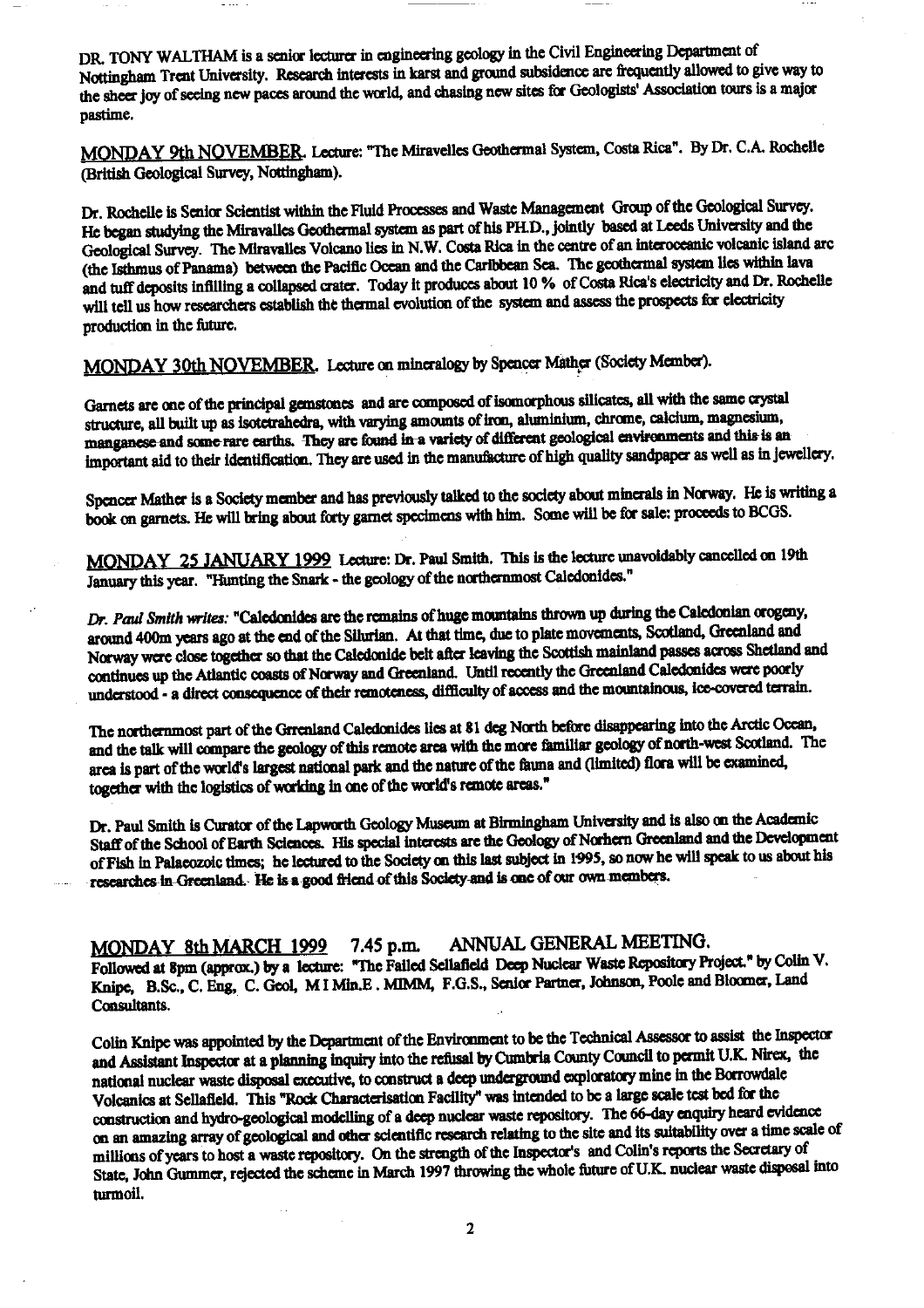**MVNDAY 29th MARCH 1999 Lecture 'Permian Seas, Triassic Desert, Deveusian ice, and Houses in Holes in North Yorkshire' by Dr. Anthony Cooper, British Geological Survey. Permian and Triassic sequences crop out along the western margin of the Vale of York. They illustrate the evolution from a desert land surface to the enclosed evaporitic Zechstein Sea (with several cycles of evaporate deposition) through to the desert environment of the Triassic sandstones.**

Partially concealing the solid rock, the Quaternary deposits along the margin of the Vale of York record the evolution of **the Devensian glaciation. Burled and diversionary valleys an through the Permo-Triassic sequence exposing the rocks in places like the Knaresborough gorge. Moraines and eskers parallel the margins of the Ice sheet and give a distinctive morphology to the area.**

**The geological legacy of the Devensian buried valleys and the presence of two thick gypsum sequences in the Permian succession results in spectacular natural catastrophic ground subsidence. This is caused by gypsum dissolution underground and the collapse of caves, especially around Ripon, North Yorkshire. Here holes up to 35 metres across and 20 metres deep have appeared often without warning! In the past 150 years. 30 major collapses have occurred.** houses have fallen into holes and locally about a million pounds worth of damage has occurred in the last decade.

**Dr. Cooper has 22 years experience in the investigation, interpretation, engindering geology and hazard assessment of subsidence caused by gypsum dissolution. He is advisor to industry and government on Investigating and planning for gypsum geo-hazards.**

# **EDITORIAL**

**Enjoying the twin benefits of retirement and motor caravan. I have travelled widely in the British Isles this year and, paying particular attention to the Precambrian, taken a delight in the rocks on view at archaeological sites. The outstanding memory is from last Fdsaary, that of the Callanish stone circle in Lewis in the Outer Hebrides. The shapes and texture and the interrelationships between the stones and the way the light played on them was quite magical. Pve just returned from Anglesey where we measured the hours by our visits to burial chambers and but circles made of huge blocks of Carboniferous Limestone and Precambrian schist and lava. Wood, organic matter and textiles** decay but the huge stones laid down 5000 years ago stay in position unmoved and can fire our geological imagination **as they seem to have done those of our distant ancestors. The Celtic saints established lonely, simple early churches on North Ulst, remote Dingle in west Kerry and eastern Anglesey and, because they we<sup>r</sup>e built of stone, they still witness to the faith of those courageousand learned holy men.**

There is irony then, in that we, in the densely populated West Midlands, have to use so much energy, knowledge and **concern to ensure the preservation of the sites of geological importance most exposed by the works of man (mining, quarrying and road building) in the first place.**

### **OBITUARIES**

**it is with great sadness that we have to announce the death of Damis Wood of Knowle, a loyal member for ten years. Dennis had a wide range of interests in the natural world, particularly in horticulture and also astronomy. However he came 'down to earth' often enough to attend BCGS lectures and field meetings on a regular basis and to provide well researched reports for the newsletter. Our friend Dennis will be missed and we oftr our heartfelt sympathy to his widow Lillian.**

**Ann Nicholda**

Sheila Pitts, a founder member of the society, died on the 25th of September. Shella was an ophthalmologist who took **an external London degree In Geography and Geology and demanded that the University set a special papa' for her** on **the option of Arctic exploration. Sheila was a great traveller with a driving passion for the Arctic and Antarctic wastelands and she returned earlier this year** *from* **a journey along the southern end of the Mid Atlantic ridge. She lectured to the Society on a number of occasions, attended meetings very regularly and was editor of this newsletter for many years. She had many close friends among the Society's members, kept up a meticulous correspondence with past members and will be sorely missed.**

**Kate Ashcroft.**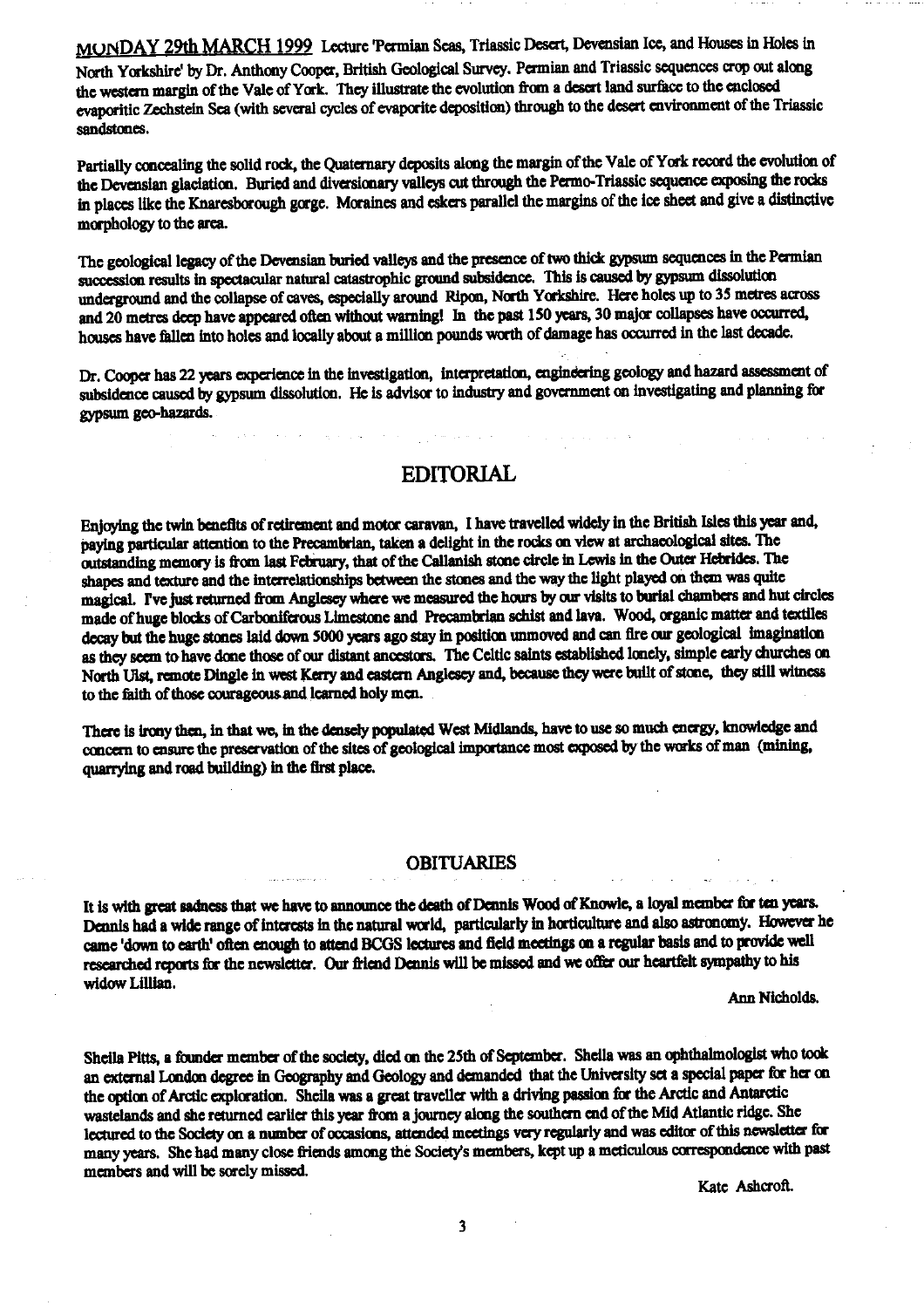## CONSERVATION COLUMN

You may have noticed that when the north wind heralds the onset of the winter months we roll up our sleeves and do some conservation fieldwork. In the halcyon days of summer (Where has Graham been this summer? Ed.) we seem to spend our time talking about conservation and planning. This may seen like some bizarre inverse seasonality, but for geology, this is pretty much as it should be.

In the winter months, the leaves have fallen and the full glory of the rocks shine forth. We can see more clearly what work needs to be done and Mother Nature leads a hand. Summer is the domain of biology where the urgency of todays' living world predominates. Winter is the domain of geology where the landscape is unveiled and the rocks and their landforms dominate the view.

Sometimes the timescales of humans disrupt this natural order. Alan and I have recently been called to tackle the summer bramble and nettle jungles of Dudley's wild places for the eause. We have visited 26-sites as part of a review of conservation sites for the Unitary Development Plan (UDP) review. That is to say, we have taken part in an exercise with our biological colleagues to determine which sites justify planning protection as Sites of Importance for Nature Conservation (SINCs). This is a very important collaboration which benefits biological and geological interests alike.

In the process two sites (Hayes Cutting and Tansey Green Claypit) have such special geology that we have recommended that they are put forward as candidates for SSSI status. Upon validation by English Nature these sites will gain full protection under Environmental Law.

The Society continues to foster strong links with many other local and national bodies involved in conservation across the U.K. This was particularly demonstrated at the first national RIGS, (Regionally Important Geological/ Geomorphological Sites) conference in Worcester. Society members chaired sessions, presented papers and participated as delegates in workshops. BCGS also had its display stands throughout the conference This was a highly emotive meeting of minds with a considerable exchange of knowledge and opinion. I have no doubt that the debate it has stimulated will rage for some time and know that the BCGS in the form of Alan Cutler will be fully involved in the determination of the fixture **direction** of the RIGS movement. Our congratulations and sincere thanks go to Peter Oliver and others for all the effort, enthusiasm and expertise that they poured into this event to make it such a provocative and stimulating success.

On the international front, BCGS also hosted the Zambian official responsible for the protection of Zambia's sites of natural heritage. Kagosi spent a full day in the Black Country and saw much of what we do to protect and promote our sites. I believe he took many ideas with him to Africa and his good wishes go to all society members.

The collections have also been flourishing in the summer months thanks to Colin Reid and his **colleagues** at Dudley Museum. the museum has reocived formal registration. This acknowledges that the museum meets the professional standards of collections' care and management that will secure its future support. Well done to all concerned!

Fieldwork dates for those chilly but necessary winter months will be announced at the meeting on 5th October so now is the time to dust off your thermals, get out your thermos and prepare **for** an exciting winter.

Graham Wo**rt**on.